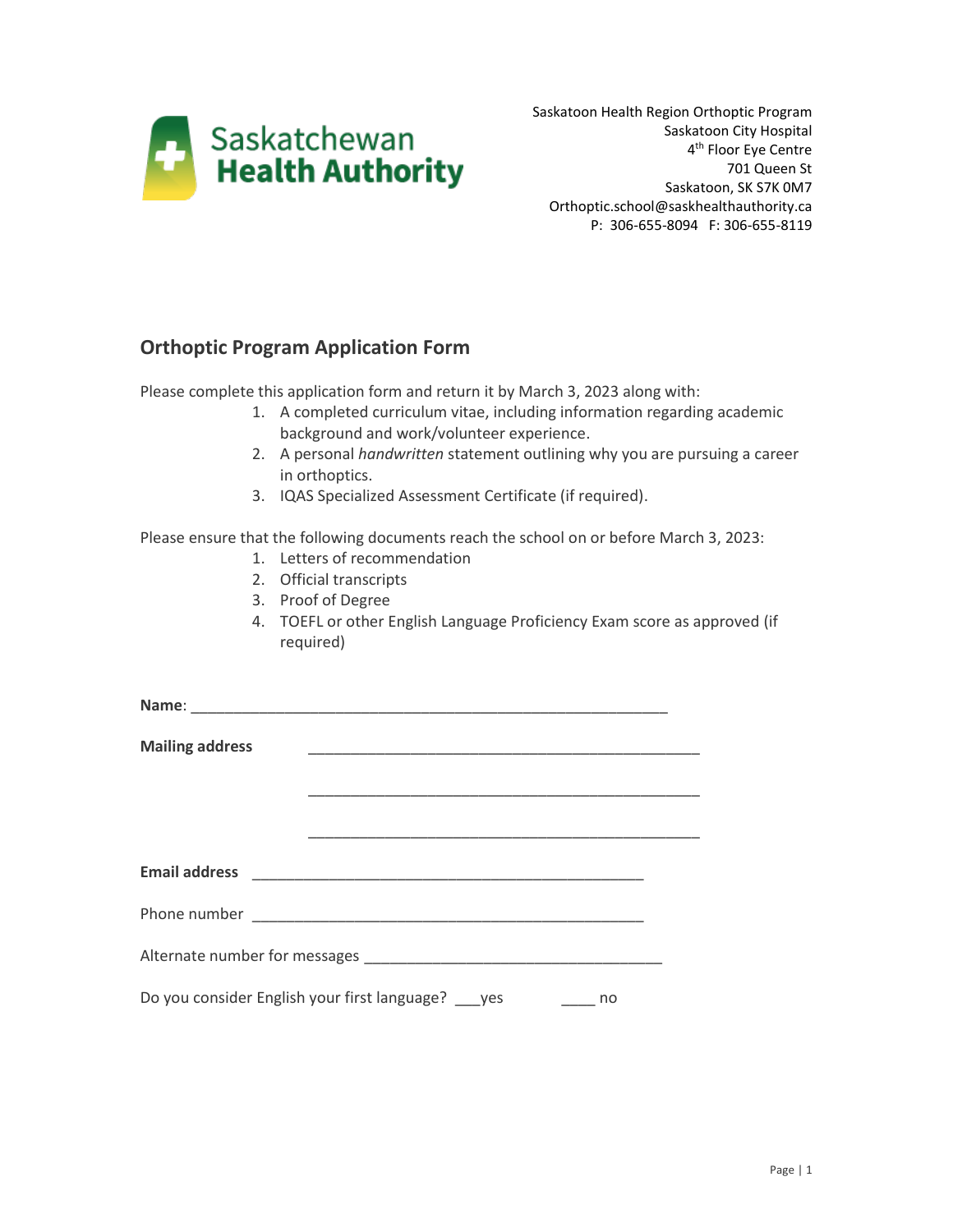All students must be able to perform the essential functions of a student orthoptist. Reasonable accommodations will be afforded to student orthoptists with disabilities as required under the Saskatchewan Human Rights Act. Faculty and staff from the Saskatoon Health Region Orthoptic Program will work with our people strategies department to determine what constitutes reasonable accommodations. Please review the Prerequisites document for specific information.

I have reviewed the Prerequisites for Orthoptic Students document (initial here)

I have contacted a practicing orthoptist to discuss the career yes no

How did you learn about our program?